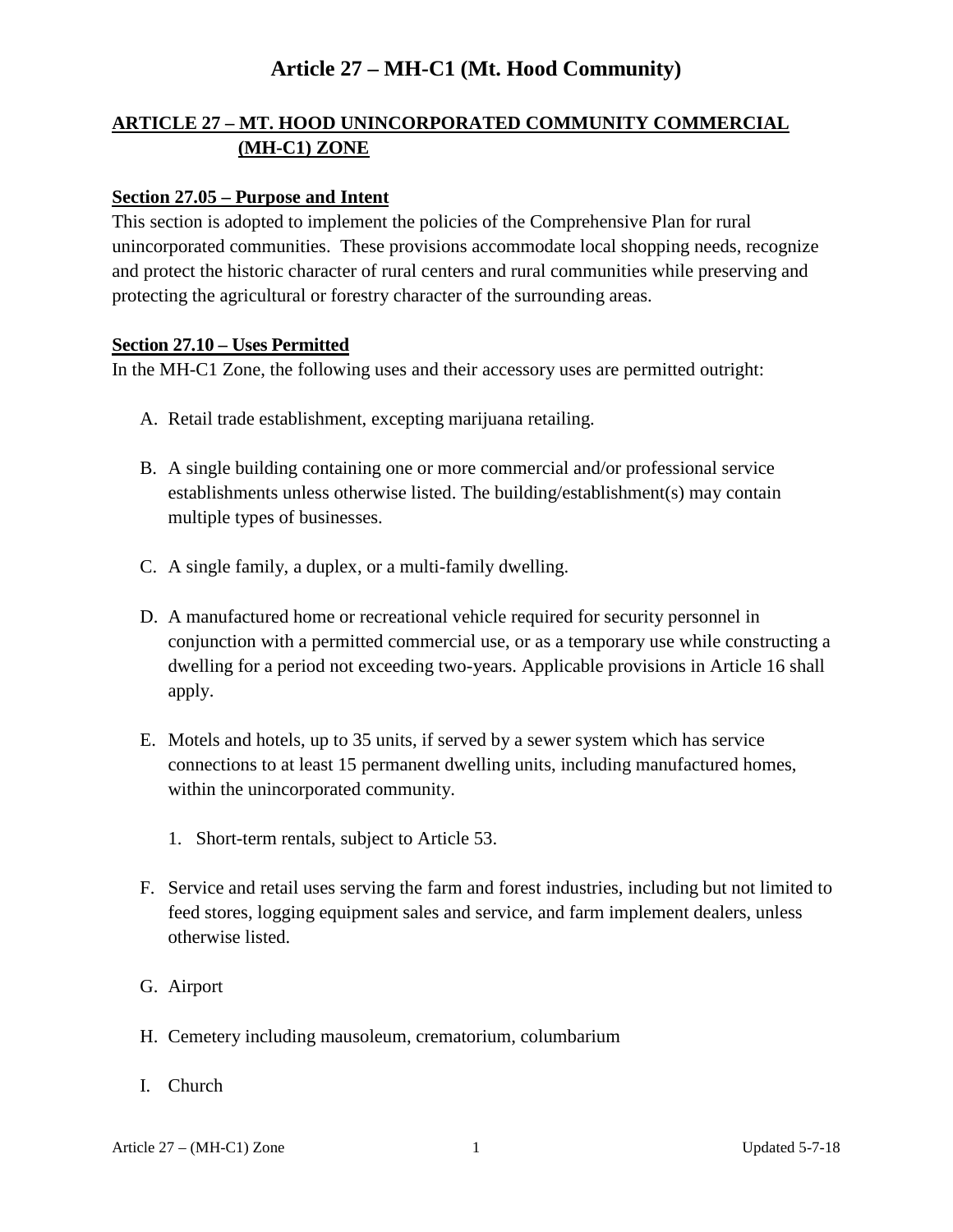- J. Community club building
- K. Public building or use such as a park or fire station
- L. School nursery, primary, elementary, high
- M. Home occupation, reference Article 53
- N. Health services
- O. Funeral service and crematories
- P. Eating and drinking places
- Q. General merchandise
- R. Grocery Stores
- S. Automobile repair and services
- T. Second hand stores
- U. Mixed-use buildings, with a retail trade or other commercial use on the ground floor and residential use(s) on the upper floor(s), allowed in the Mt. Hood Unincorporated Community only.
- V. Collocation of antennas and wireless telecommunication facilities, subject to Article 74.

#### **Section 27.20 - Conditional Uses Permitted**

In the MH-C1 Zone, the following uses and their accessory uses are permitted when authorized in accordance with the requirements of Article 60:

- A. Animal hospital.
- B. Manufactured Dwelling Park (i.e., Mobile home park) shall comply with applicable provisions in Article 16.
- C. Temporary hardship dwelling, subject to the following: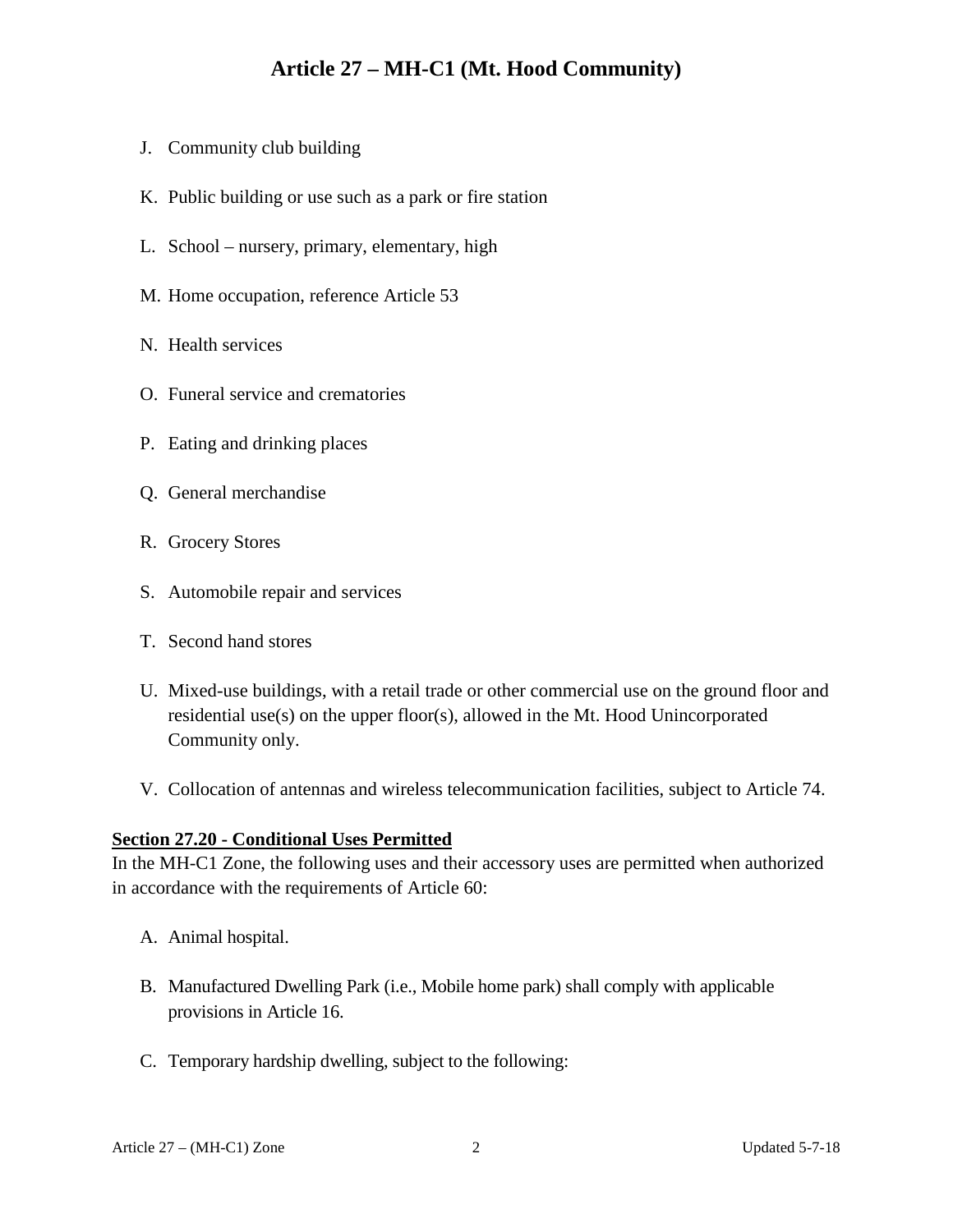- 1. One manufactured dwelling, recreational vehicle, or the temporary residential use of an existing building may be allowed in conjunction with an existing dwelling as a temporary use for the term of the hardship suffered by the existing resident or relative, subject to the following:
	- a. The temporary hardship dwelling shall use the same subsurface sewage disposal system used by the existing dwelling, if that disposal system is adequate to accommodate the additional dwelling. If the hardship dwelling will use a public sanitary sewer system, such condition will not be required;
	- b. The applicant shall renew the permit every two-years for it to remain valid. Upon review, the applicant shall provide a statement confirming that the residence remains necessary for the relative named in the permit and pay the required renewal fee;
	- c. Within three-months of the end of the hardship, the manufactured dwelling or recreational vehicle shall be removed or demolished or, in the case of an existing building, the building shall be removed, demolished or returned to an allowed nonresidential use; and
	- d. The applicant shall submit written confirmation from a medical doctor that care is necessary for an aged or infirm person.
- 2. Temporary hardship dwellings for a dependent relative are subject to the following additional standards:
	- a. Justification that the relative with the hardship is not employed full-time off the site and is dependent upon medical care by either a relative; or a person medically certified to care for such a person on a full-time basis.
	- b. The relative with the hardship, relative providing care, or medically certified person shall be the primary full-time resident.
- 3. A temporary residence approved under this section is not eligible for replacement. Department of Environmental Quality review and removal requirements also apply.
- 4. As used in this section "hardship" means a medical hardship or hardship for the care of an aged or infirm person or persons.
- D. Recreational vehicle park as defined in Article 3. Additionally, an RV Park shall be designed and integrated into the rural community in a manner that protects natural amenities of the site and provides buffers or existing native trees and vegetation or other natural features between the site and adjacent parcels.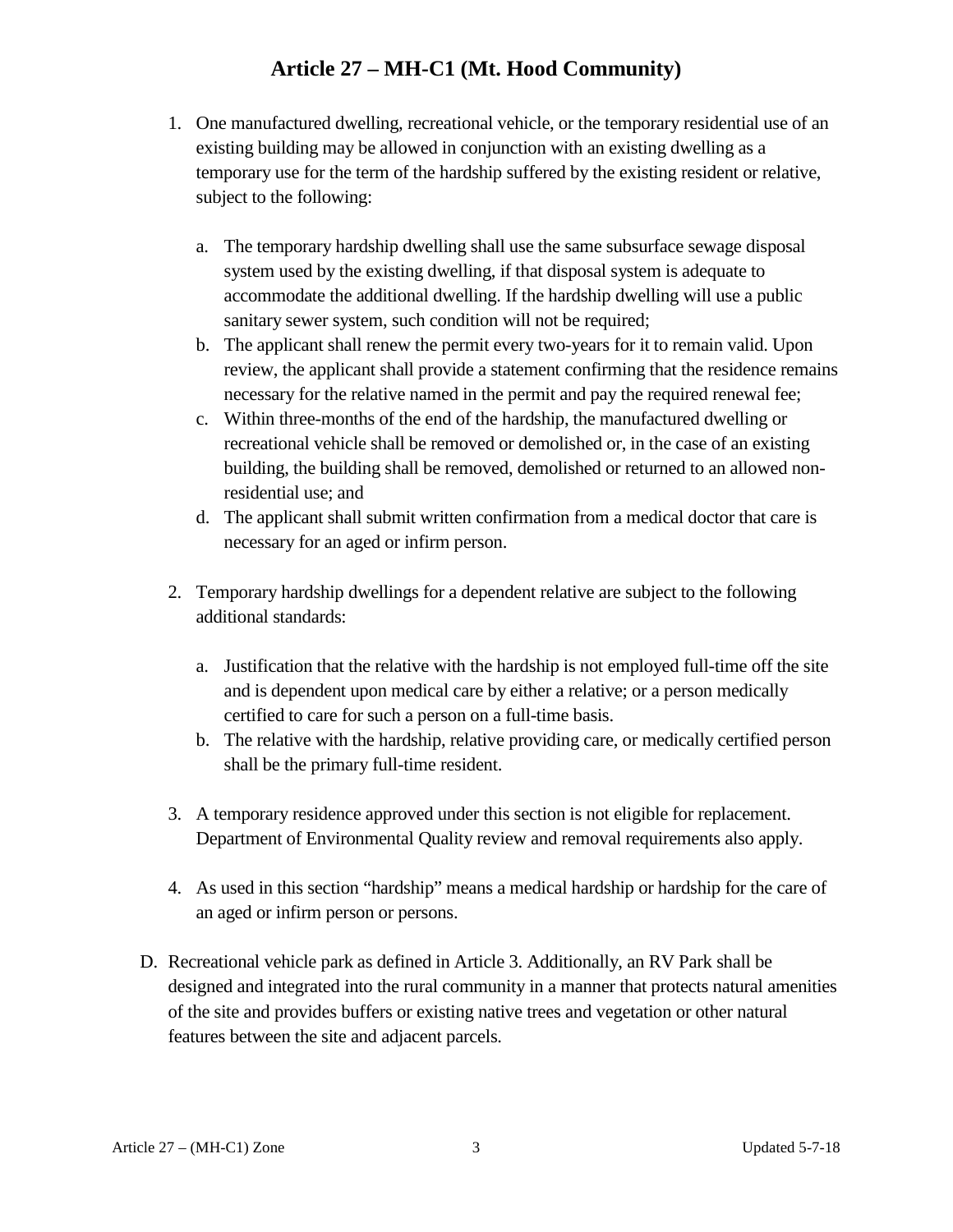#### **Section 27.30 - Limitations on Use**

In the MH-C1 Zone, the following conditions shall apply:

- A. All business, service, repair, processing, storage, and merchandise display on property abutting or facing a residential or farm zone shall be conducted wholly within an enclosed building unless screened from the residential or farm zone by a site-obscuring fence or planting permanently maintained at least six feet in height or a character in keeping with residential development. Screening shall allow for vision clearance at driveways. Screening shall be located outside of public right-of-way.
- B. Openings to structure on sides adjacent to or across a street from a residential or farm zone shall be prohibited if such access or openings will cause glare, excessive noise or other adverse effects on residential or farm properties.
- C. Light from a sign or commercial use shall be directed down and away from a lot in a farm or residential zone.
- D. Dwellings and mixed-use buildings shall comply with the setbacks of the R-2 Zone, and as specified in Section 27.50 of this Article.
- E. The maximum height limit for all new structures (i.e., commercial, mixed-use, or residential) shall be 35-feet.

### **Section 27.35 – Building Size**

- A. Existing Buildings. Uses listed in Sections 27.10 and 27.20 may be established in buildings of any size that existed on October 28, 1994. Commercial uses that existed on October 28, 1994 shall be deemed to comply with this section (i.e., not nonconforming on the basis of size) regardless of building size.
- B. Expansion of existing buildings. Buildings in the MH-C1 Zone that existed on October 28, 1994 may be expanded as follows:
	- 1. For uses listed in Section 27.10, after expansion no use shall occupy a building or buildings exceeding 4,000 square feet of floor space, or up to 20% greater than their original size, whichever is greater, except as identified in lines 2. through 4. below. Only one expansion of an existing use will be allowed if the resulting total area exceeds 4,000 sq. ft of floor space.
	- 2. For uses listed in Sections 27.20 and 27.10 C. through O., no building size limitation applies in the Mt. Hood Unincorporated Community.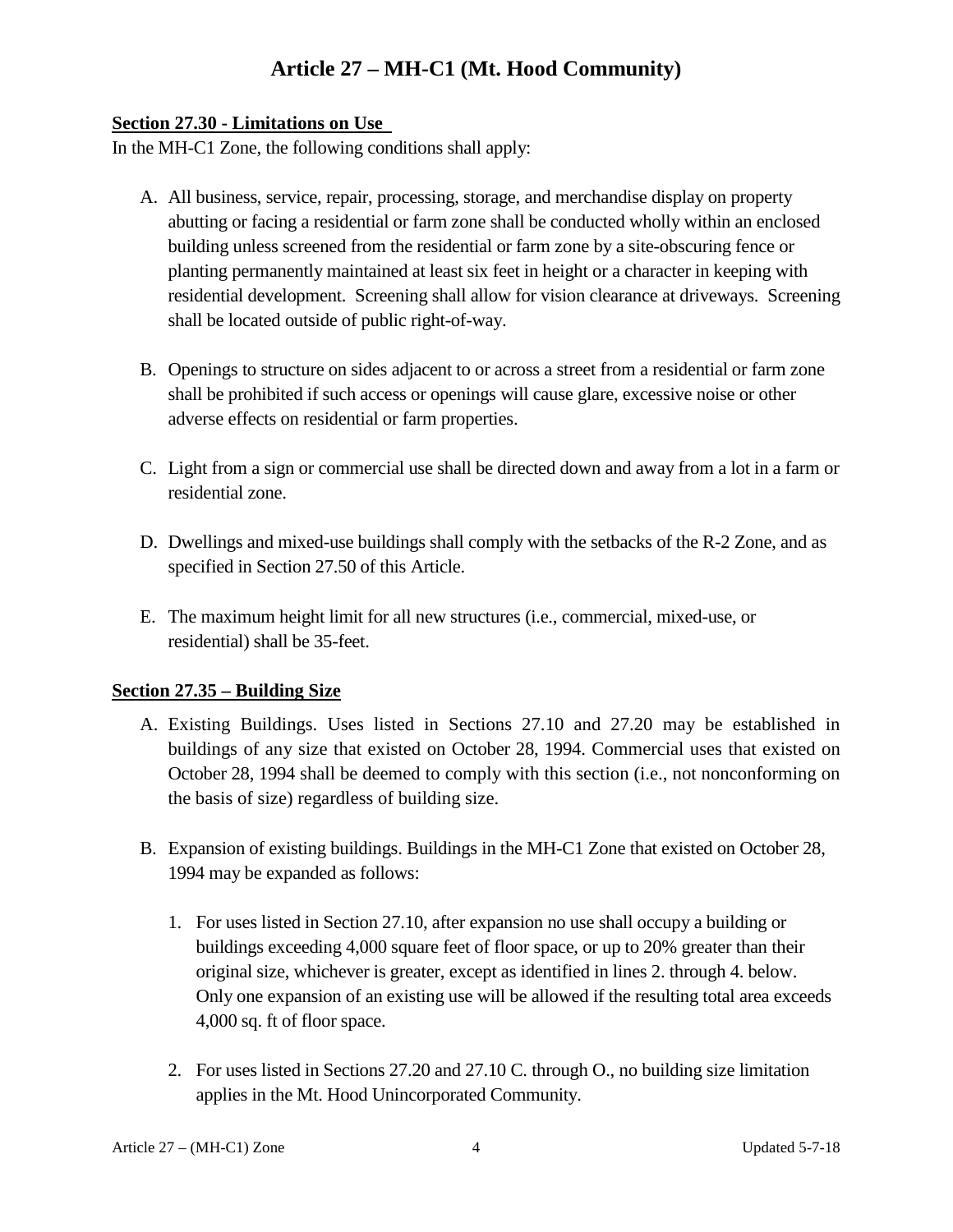- 3. For uses listed in Section 27.10 P. through T., a maximum size limitation of 8,000 sq. ft. of floor space, or up to 20% greater than their original size, whichever is greater, applies in the Mt. Hood Unincorporated Community, based on findings in the County Comprehensive Plan that these uses typically serve the community and the surrounding rural area or the travel needs of people passing through the area. If the expansion results in a total building area greater than 8,000 sq. ft. of floor space, no further expansion will be allowed.
- 4. For uses listed in Section 27.10 U:
	- a. No size limitation shall apply to the residential use(s) in the building.
	- b. A maximum size limitation of 4,000 sq. ft. of floor space, or up to 20% greater than the original size, whichever is greater, shall apply to the commercial use in the building.
- C. New Buildings. Any new building constructed in the MH-C1 Zone shall comply with the following standards.
	- 1. For uses listed in Section 27.10, no use shall occupy a building or buildings exceeding 4,000 square feet of floor space, except as identified in lines 2. through 4. below.
	- 2. For uses listed in Sections 27.20 and 27.10 C. through O., no building size limitation applies in the Mt. Hood, Unincorporated Community.
	- 3. For uses listed in Section 27.10 P. through T., a maximum size limitation of 8,000 sq. ft. of floor space applies in the Mt. Hood Unincorporated Community, based on findings in the County Comprehensive Plan that these uses typically serve the community and the surrounding rural area or the travel needs of people passing through the area.
	- 4. For uses listed in Section 27.10.U:
		- a. No size limitation shall apply to the residential use(s) in the building.
		- b. A maximum size limitation of 4,000 sq. ft. of floor space shall apply to the commercial use in the building.

#### **Section 27.40 - Lot Size and Lot Coverage Requirements**

A. In the Mt. Hood Rural Unincorporated Community, the minimum lot size for all new lots or parcels shall be one acre, subject to a successful septic site evaluation by County Environmental Health. Lot sizes of less than one acre may be allowed under the following conditions.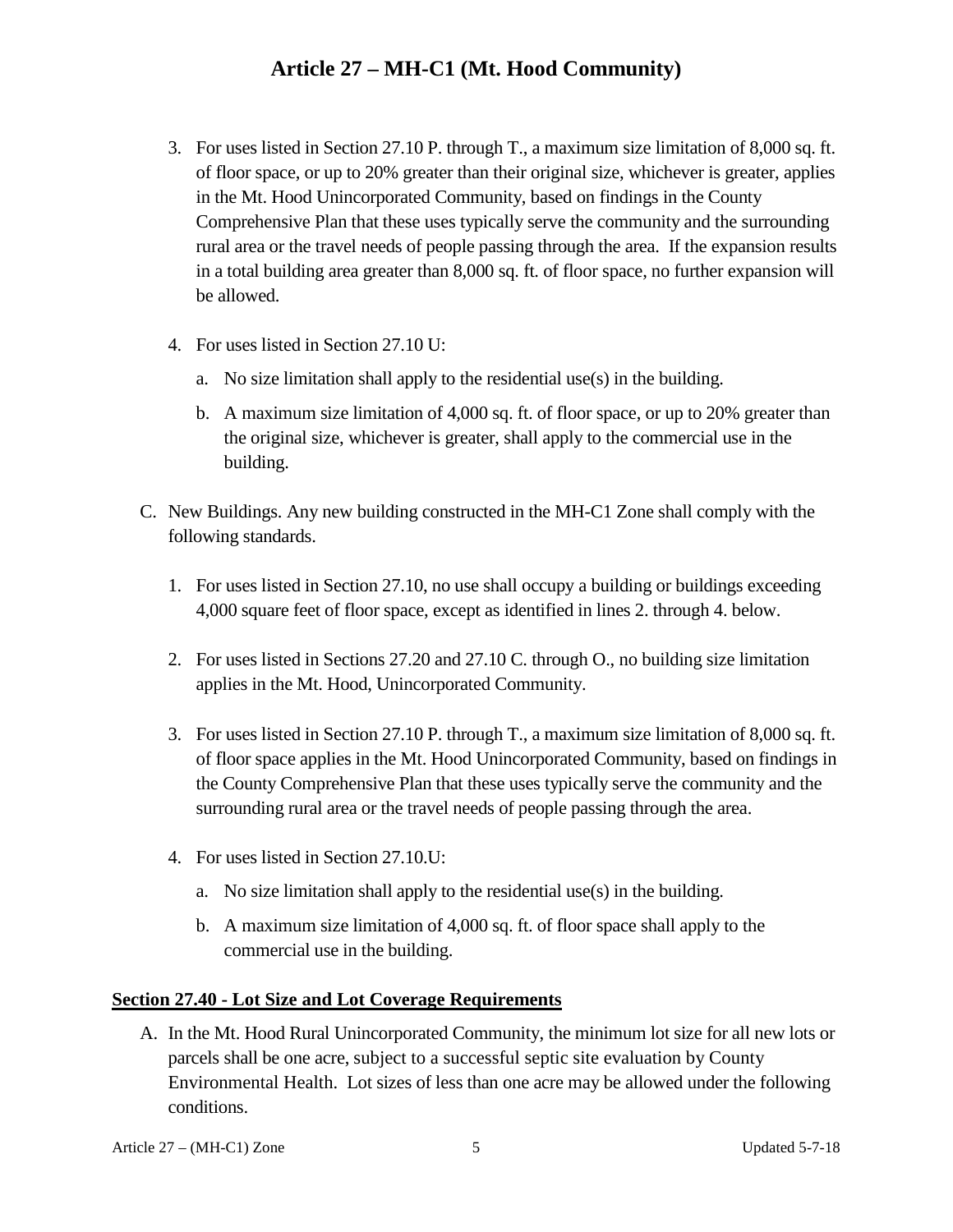- 1. Land divisions of less than one acre shall be reviewed by County Environmental Health and may be approved based on County Environmental Health's evaluation of the septic conditions at the site and the amount of wastewater that would be generated by the proposed use.
- 2. County Environmental Health shall only approve lot sizes of less than one acre based on evidence that site conditions can accommodate the proposed lot sizes and the proposed development includes a standard septic system, sand filter system, some equivalent alternative treatment system, or a community septic or sewer system.
- 3. A community septic or sewer system must serve more than one lot or parcel, or more than one condominium unit, or more than one unit within a planned unit development, and must satisfy standards of the Oregon Department of Environmental Quality and Hood River County Environmental Health for design, operation and maintenance.
- B. In the MH-C1 Zone, buildings for the uses listed in Sections 27.10.A, B, and 27.10.D U, except covered parking and loading areas, shall not cover more than 50 percent of the lot area.
- C. In the MH-C1 Zone, buildings for the uses listed in Section 27.10.C (single family, duplex, or multi-family dwellings) shall not cover more than 30 percent of the lot area.

### **Section 27.50 - Setback Requirements**

In the MH-C1 Zone, setbacks shall be as follows:

- A. No commercial building shall be closer than a distance equal to the height of the building, or 20-feet, whichever is greater.
- B. A buffer setback from an adjacent farm zone shall apply to outdoor seating areas for the purposes of serving and consuming food and beverages associated with a commercial use, as specified below:
	- 1. 80-feet from an orchard (as defined in Article 50 of this Ordinance), feedlot (as defined in Article 50 of this Ordinance), or dairy; or
	- 2. 50-feet from any other farm use.
	- 3. An alternative buffer to subsections 1. and 2. above may be considered by the Planning Director, subject to Articles 60 ("Administrative Procedures") and 72 ("Planning Director's Review Procedure") of this Ordinance.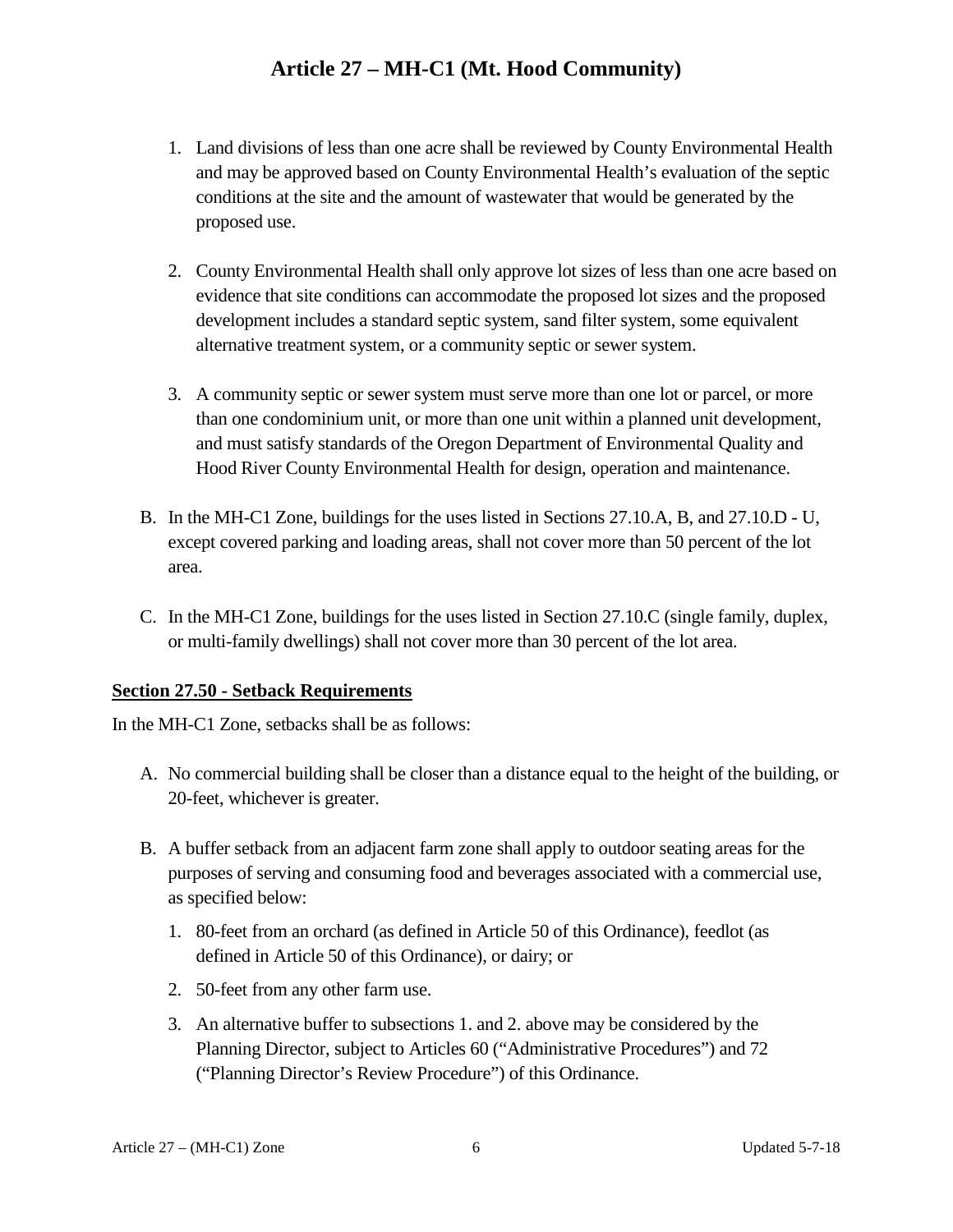- C. No building shall be constructed closer than 60-feet from the centerline of any arterial street, or 50-feet from the centerline of any local or collector street, or 20-feet from the right-ofway, whichever is greater.
- D. Vision clearance: Minimum 35-feet.
- E. Setbacks for dwellings (single, duplex, or multi-family) and mixed-use buildings shall meet the standards of the R-1 Zone.
- F. Article 50: Buffer requirements shall apply to all proposed dwellings, except temporary hardship dwellings, that abut property zoned EFU, F-1 or F-2. The more restrictive provisions in Article 50 or this section shall apply.

#### **Section 27.60 – Site Design Standards**

Locational Criteria are listed in the County Policy Document under Goal 9 (Economy of the State). At the time of new development, or change of use, the applicant shall demonstrate:

- A. Site access will not cause dangerous intersections or traffic congestion. They will have adequate visibility for motorists and pedestrians and will be kept at the minimum needed for safe ingress and egress. Roadway capacity, speed limits and number of turning movements shall all be considered.
- B. The storm drainage or natural drainage system will handle the increased runoff created by the new development.
- C. No new building site shall be located within the 100-year floodplain without a floodplain permit.

#### **Section 27.65 – Street Design Standards**

A. The following street design standards shall apply to new streets built within this zone for new developments with a proposed or potential average lot size of one-half acre or less:

| <b>ROW</b> | Roadway Travel Center   | lanes | lane                                                                | <b>Lanes</b> |            | strip | Bike Parking Planting Sidewalk Utility | easement*                         |
|------------|-------------------------|-------|---------------------------------------------------------------------|--------------|------------|-------|----------------------------------------|-----------------------------------|
|            | $60' - 70'$ $30' - 42'$ |       | Two 11' 12' min., None 8' one or See note 2 Two 6'-8'<br>if needed. |              | both sides |       |                                        | One or two $5'$ -<br>$10^{\circ}$ |

<sup>1. 42&#</sup>x27; with center turn lane

 $* = Optional$ 

<sup>2.</sup> 4'- 6' wide planting strip, or tree wells with 8 foot sidewalk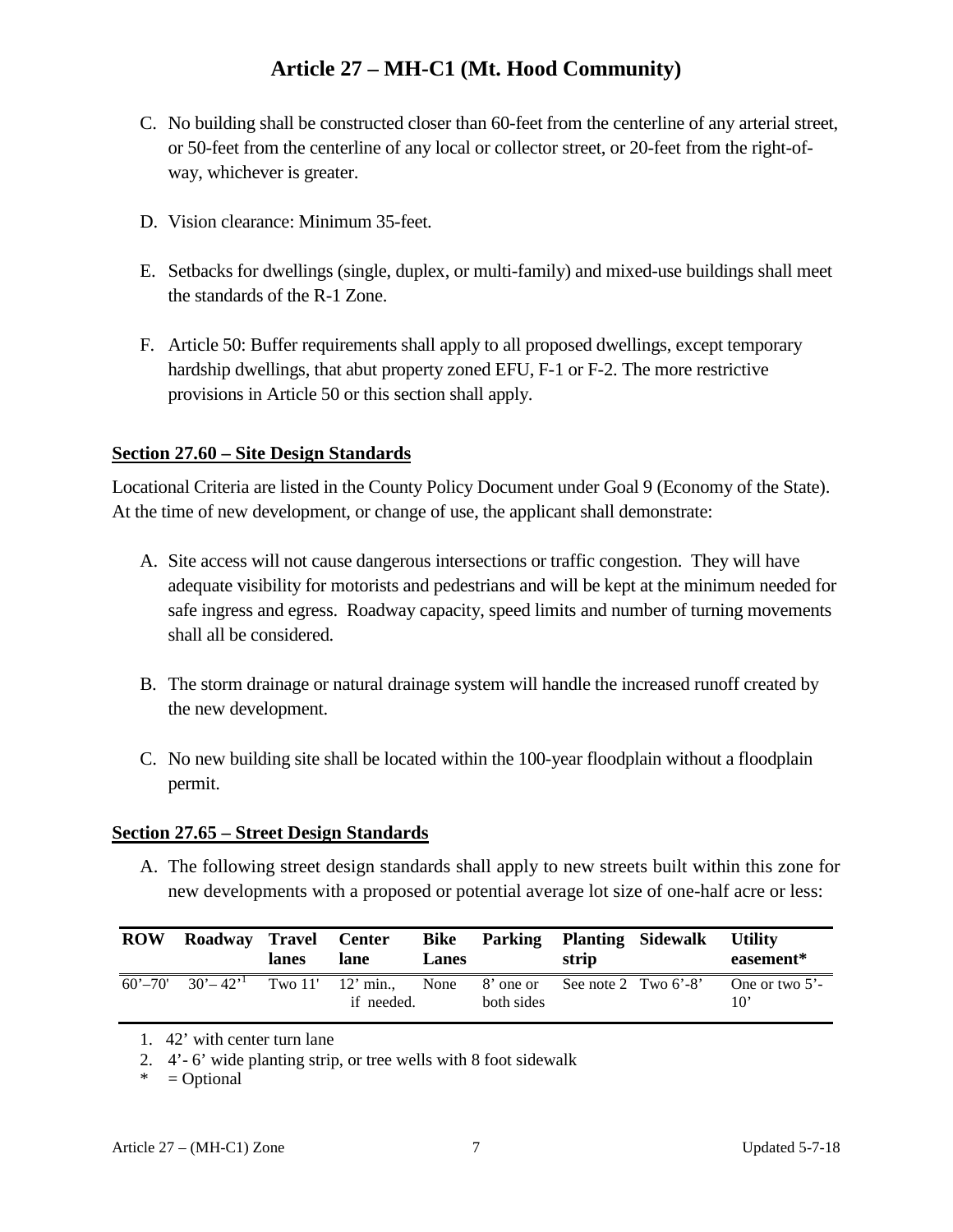Standards are illustrated in diagrams in the County TSP and Road Design Standards document.

B. The following street design standards shall apply to new streets built within this zone for new developments with a proposed or potential average lot size of more than one-half acre:

| <b>ROW</b>  |             |              |      | Roadway Travel Center Shoulder Parking Planting Sidewalk Utility |                              |       |      |                          | Other/                                                                   |
|-------------|-------------|--------------|------|------------------------------------------------------------------|------------------------------|-------|------|--------------------------|--------------------------------------------------------------------------|
|             |             | lanes        | lane |                                                                  |                              | strip |      |                          | easement* Comments                                                       |
| $60' - 68'$ | $32' - 40'$ | Two 12' None |      | None                                                             | 8' one or None<br>both sides |       | None | One or two<br>$5' - 10'$ | 2' gravel<br>shoulder both<br>sides; $12'$<br>ditch one or<br>both sides |

 $*$  = Optional

Standards are illustrated in diagrams in the County TSP and Road Design Standards document.

#### **Section 27.70 – Access Management**

Access management guidelines are addressed in Article 19 (Access Management Standards) of this Ordinance.

#### **Section 27.80 – Signs**

#### **Section 27.80.10 – Purpose and Scope**

- 1. The following provisions provide reasonable and necessary regulations for the erection and maintenance of signs in order to:
	- A. Maintain a balance between the need to identify buildings and activities and the negative impact on community images created by visual clutter;
	- B. Protect the public health and safety;
	- C. Preserve, protect, and enhance the economic, scenic, historic, and aesthetic values and objectives of the County; and
	- D. Prevent the interference of signage regulated herein with official traffic signs or signals.
- 2. The regulations of this section are not intended to permit any violation of the provisions of any other law or regulation.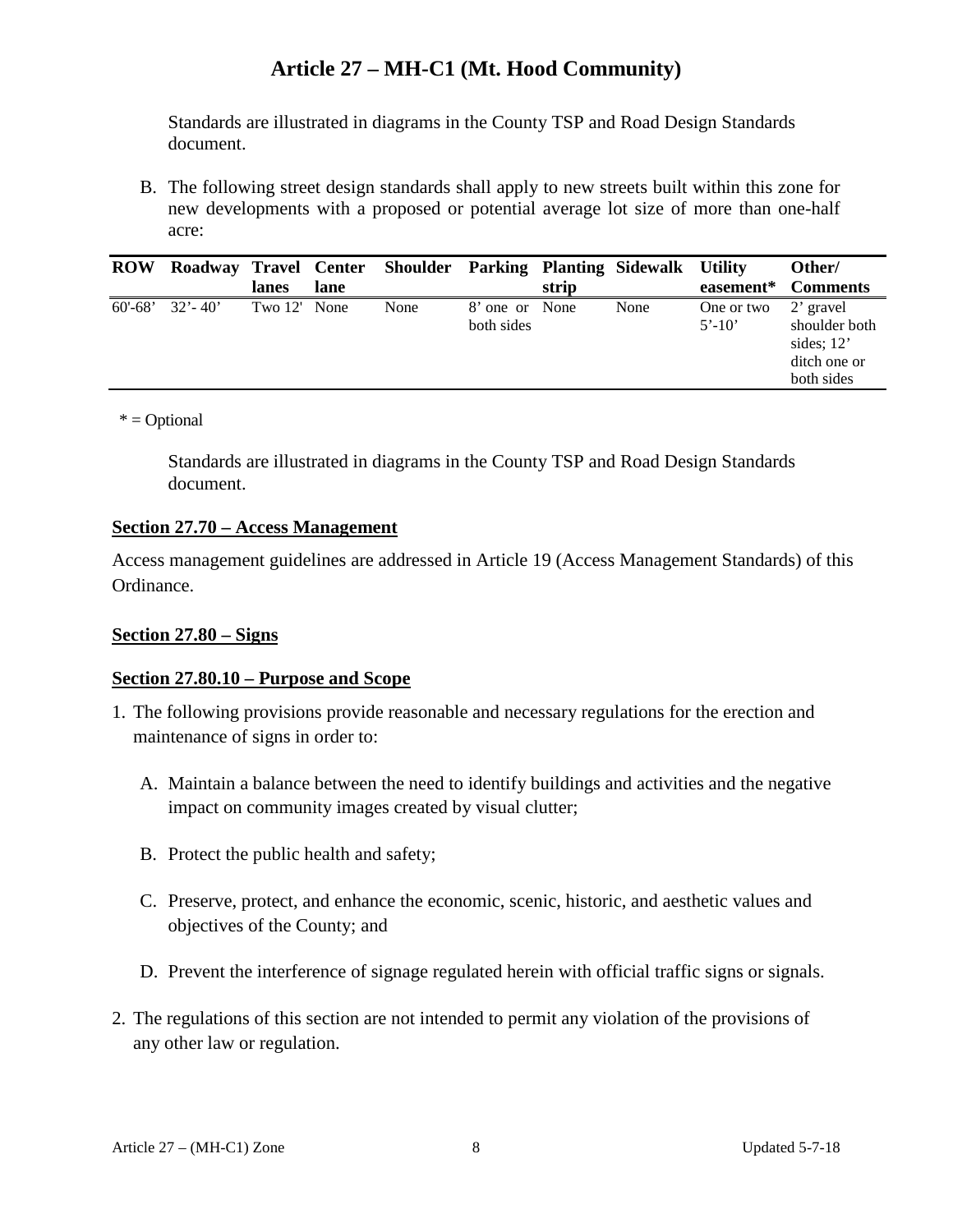3. It is not the purpose of this Ordinance to regulate signs, which are regulated exclusively by federal or state law. In any case in which federal or state law preempts this Ordinance, federal or state law shall apply.

### **Section 27.80.20 – Permits Required**

A sign shall not hereafter be erected, re-erected, constructed, and altered, except as provided by this code and after a building permit for the same has been issued by the County for those signs stipulated in the Uniform Building Code that require Building Official approval. In addition, electrical permits shall be obtained for electrical signs. All signs are subject to review by the Hood River County Building and Planning Department.

#### **Section 27.80.30 – Measurement**

The following criteria shall be used in measuring a sign and sign placement to determine compliance with this Ordinance.

- 1. **Area of Face**: "False fronts: and mansard roofs will be excluded when calculating the area of the primary face.
- 2. **Height**: The overall height of a sign or sign structure is measured from the average grade directly below the sign to the highest point of the sign or sign structure.
- 3. **Legal Setback Line**: A setback line established by ordinance beyond which a sign may not be built. A legal setback line may be a property, vision clearance, or vehicle clearance line.
- 4. **Roof Line**: The ridge on a gable, peaked roof or parapet or fascia of a flat rood. A mansard roof is considered a gable roof for the purposes of this definition.
- 5. **Sign Area**: The area of the smallest geometric figure which encompasses the facing of a sign, including copy, insignia, background and borders, but excluding essential sign structure, foundation, or support. For a multi-faced or two-sided sign, the sign area shall be the total of all faces. If the sign consists of more than one (1) section or module, all areas will be totaled.
- 6. **Vision Clearance**: Vision clearance is a triangular area formed at a corner lot or parcel by the intersection of dedicated public right-of-way lines and a straight line joining said lines through points fifteen (15) feet back from their intersection. The vision clearance area shall provide an area of unobstructed vision from three and one-half  $(3 \frac{1}{2})$  to eight (8) feet above the top of the curb. Natural topographic features, utility poles, and tree trunks are excluded from this requirement.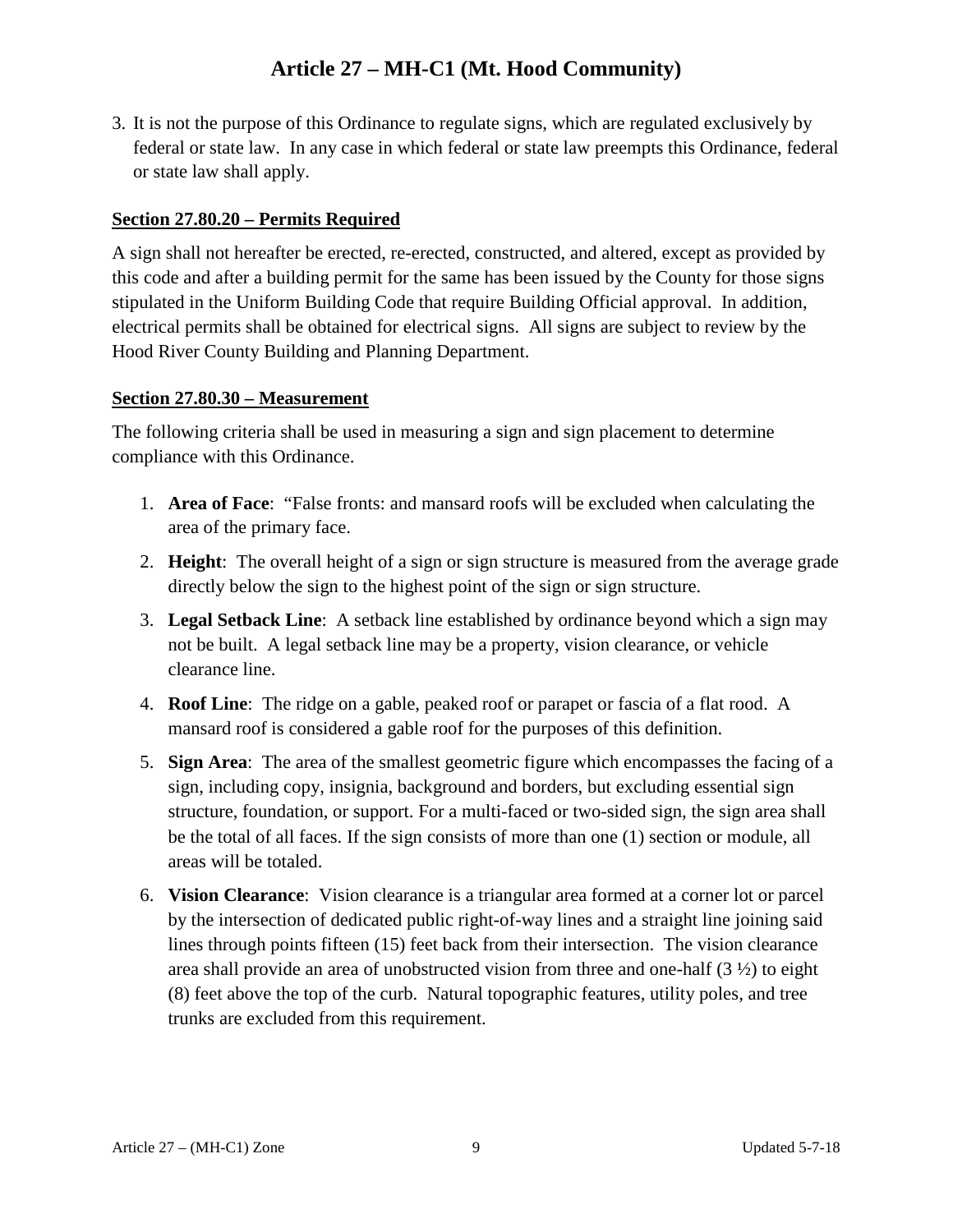#### **Section 27.80.40 – Maintenance**

All signs and sign support structures, together with all of their supports, braces, guys and anchors, shall be maintained in a safe condition. The display surfaces of all signs shall be kept neatly painted or posted at all times.

#### **Section 27.80.50 – Inspections**

All signs for which a permit is required shall be subject to inspection by the Building Official. Footing inspections may be required by the Building Official for all signs having footings, including post type signs. All signs containing electrical wiring shall be subject to the provisions of the applicable electrical code, and the electrical components used shall bear the label of an approved testing agency. The Building Official may order the removal of any sign that is not maintained in accordance with the provisions of this section after notice to the owner of record of the premises in which the sign is located. All signs may be re-inspected at the discretion of the Building Official.

#### **Section 27.80.60 – Abatement of Abandoned Signs**

Abandoned signs may be abated pursuant to Hood River County Code, Ordinance 8.08, as a nuisance.

#### **Section 27.80.70 – Sign Sizes**

- 1. Number:
	- A. The total number of signs per entity shall not exceed three (3) signs, not including free-standing or directional signs; and
	- B. There shall not be more than two (2) signs on any building face.
	- C. Entities which occupy more than one (1) building shall be treated as separate entities.
- 2. Area:
	- A. The total area of signs allowed on the primary face shall not exceed eight (8) percent of the building face, occupied by that entity, including windows.
	- B. A sign constructed on a second building face of an entity shall not exceed four (4) percent of that building face.
	- C. If any entity has three (3) building faces, the sign allowed on the second building face may be increased to eight (8) percent of that building face. If a third sign is placed on the third face, it shall not exceed four (4) percent of that building face.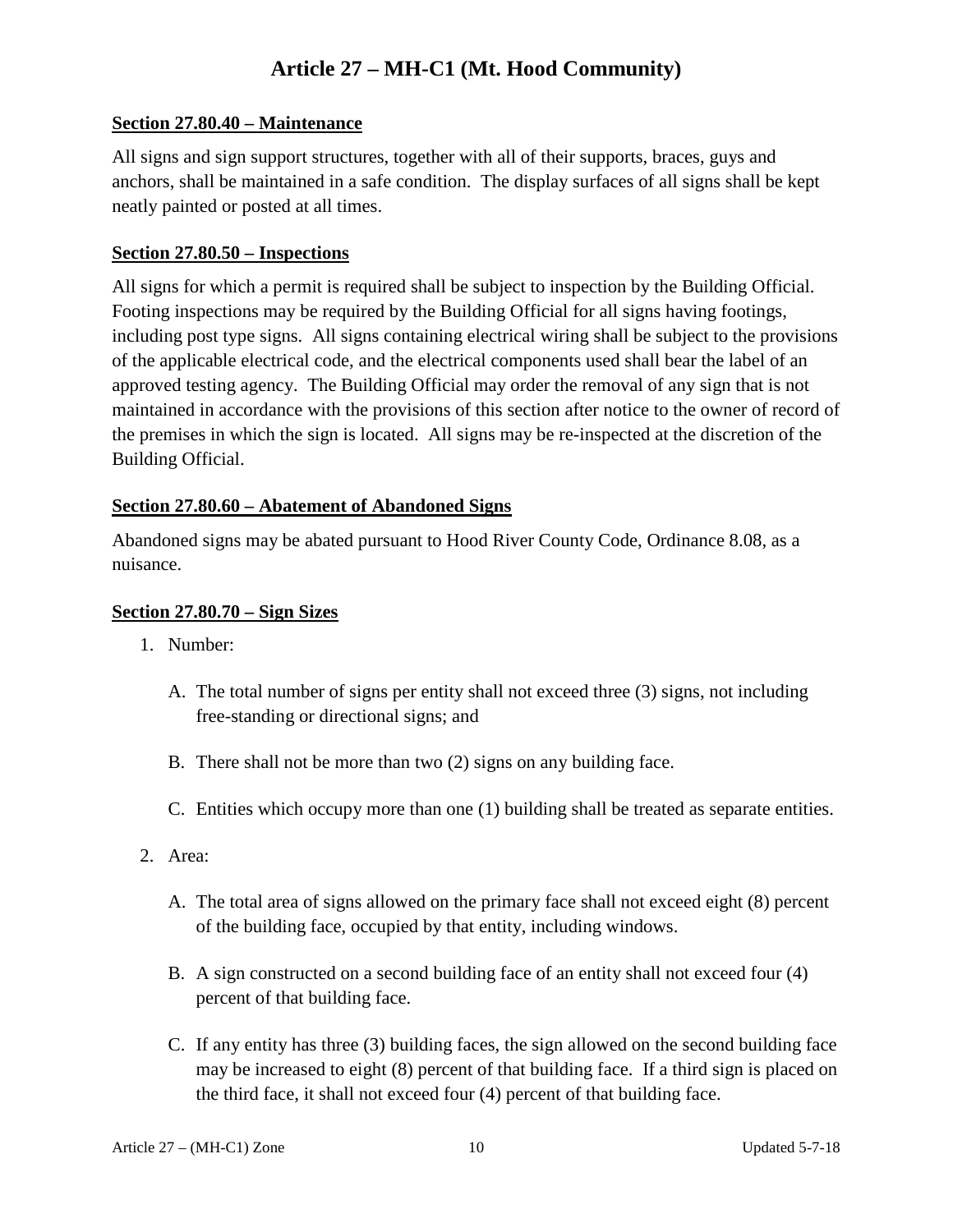- 3. Height: The maximum height of all freestanding signs shall be 25-feet.
- 4. Free-Standing Signs
	- A. Free-standing signs shall be limited to one (1) per parcel and shall be included in the total area of allowed signs for each entity.
	- B. Free-standing signs shall not exceed a total of 64 square feet of area and not exceed two (2) faces.
	- C. Parcels over 150,000 square feet (3.44 acres) in one (1) ownership shall be entitled to a free-standing sign not to exceed a total of 100 square feet.
	- D. Free-standing signs (all portions) shall meet the vision clearance and vehicle clearance requirements.
- 5. Projecting signs: A projecting sign shall not exceed 32 total square feet.
- 6. Roof Signs: No sign shall extend above the roof line or the top of a parapet wall, whichever is higher.
- 7. Awnings: Signs on awnings shall not exceed the permitted sign area.
- 8. Temporary Signs:
	- A. Temporary signs shall be limited to one (1) per parcel for up to 90 days.
	- B. Temporary signs shall not exceed 32 square feet in size.
- 9. Sandwich Boards:
	- A. Only one (1) sandwich board on private property per entity shall be allowed.
	- B. A sandwich board shall be included in the total number of signs and sign area allowed for a particular entity.

#### **Section 27.80.80 – Exemptions**

The following signs shall not require review under this Ordinance.

1. **Directional Signs**: Directional signs less than six (6) feet above grade and less than twelve (12) feet or six (6) feet per side in compliance with the vision clearance and vehicle criteria.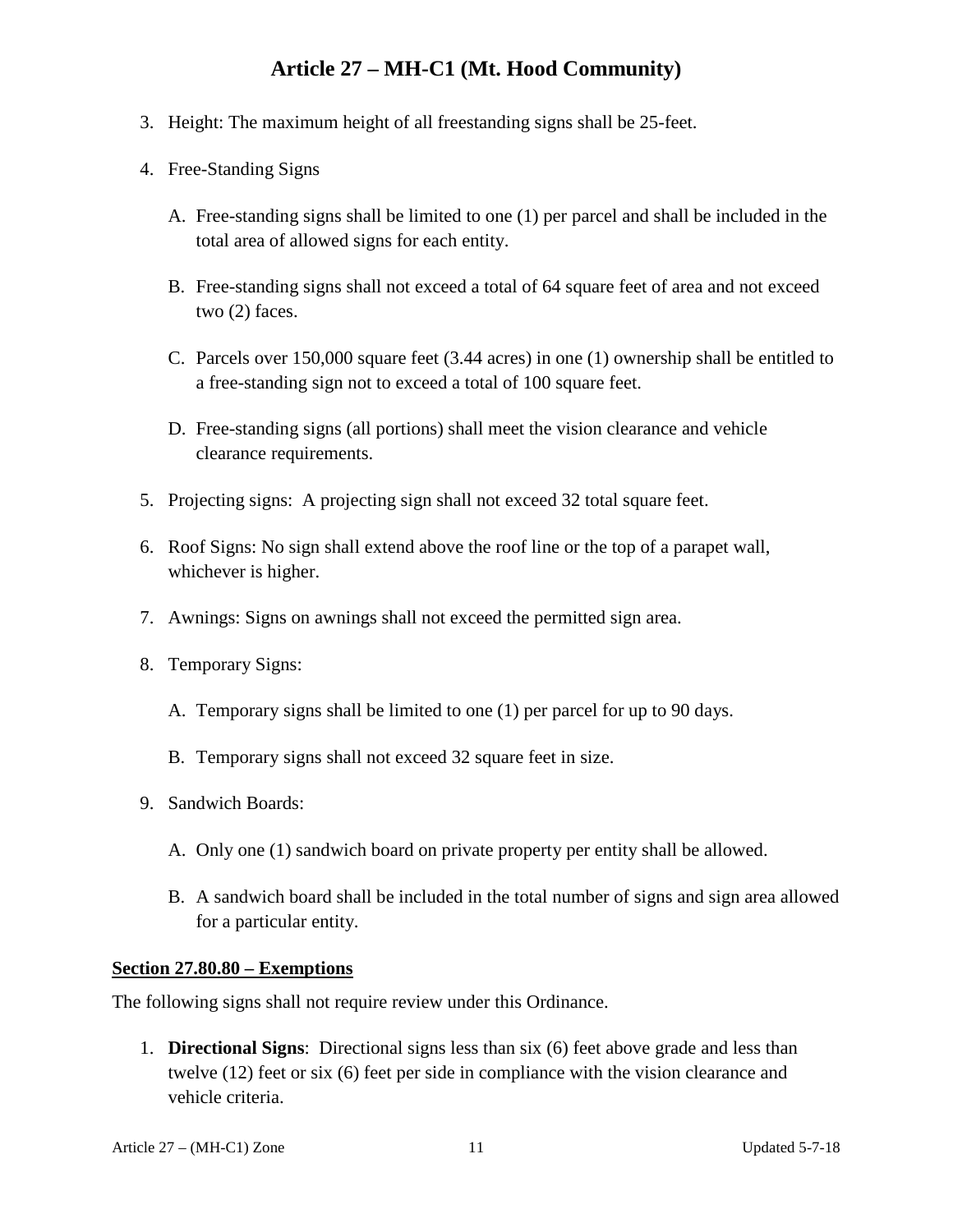- 2. **Memorial Tablets or Signs**: Signs carved into a building or which are part of materials which are an integral part of the building.
- 3. **Traffic Signs**: Traffic, municipal, or directional signs for hospital or emergency services.

### **Section 27.80.90 – Prohibited Signs**

The following signs are prohibited within the MH-C1 Zone:

- 1. Moving Signs: Moving signs or flashing signs or any sign or structure which has any visible moving part or visible mechanical movement of any description or other apparent visible movement achieved by any means, including intermittent electrical pulsation or by action of normal wind currents, excepting clocks, barber poles, public service information signs, and time or temperature signs.
- 2. Portable Signs: Portable or bench signs, excluding sandwich boards located on private property.
- 3. Utility Pole and Tree Signs: Signs placed on, painted on, or affixed to any utility pole or tree.
- 4. Unofficial Signs: Unofficial signs which purport to be, or are an imitation of, or resemble official traffic signs or signals, or which attempt to direct the movement of traffic, or which hide from view any official traffic sign or signal.
- 5. Car Signs: A sign placed on, affixed to, or painted on a motor vehicle, vehicle, or trailer, which is placed on public or private property for the primary purpose of providing a sign not otherwise permitted in this Ordinance.
- 6. Flags and Banners: Flags, banners, and objects designed to move with the wind that are located on a roof or project above a roof by more than forty-five (45) feet if located on a free-standing pole.

### **Section 27.80.100 – Non-Conforming Existing Signs**

- 1. Non-conforming signs are those signs lawfully installed prior to the effective date of this Ordinance, which do not conform to the standards of this code.
- 2. All non-conforming signs will be considered non-conforming, pre-existing structures and may be retained pursuant to the provisions of Article 65 (Non-Conforming Uses) of this Ordinance.